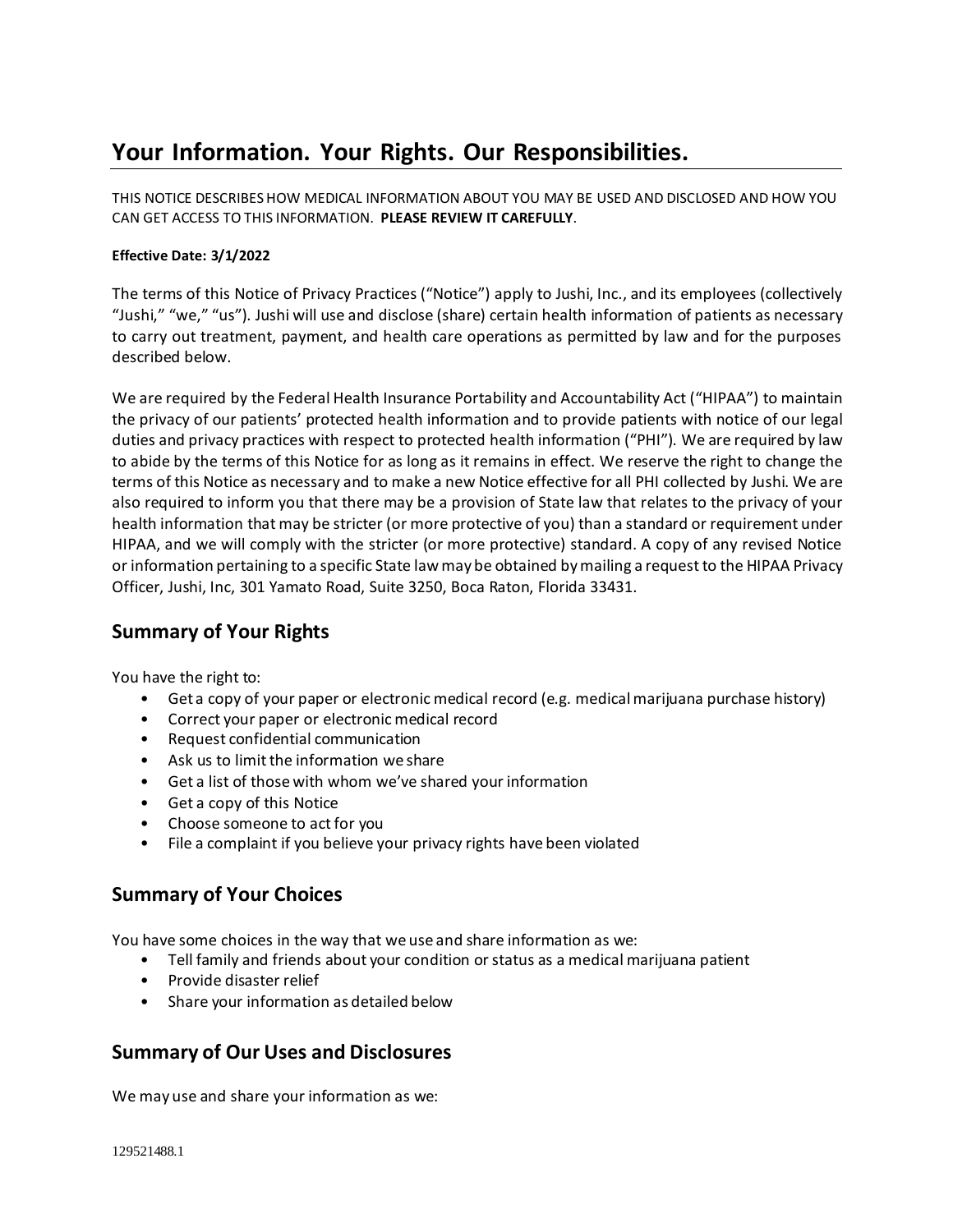- Treat you
- Get paid for your medical cannabis
- Run our organization
- Help with public health and safety issues
- Do research
- Comply with the law
- Respond to organ and tissue donation requests
- Work with a medical examiner or funeral director
- Address workers' compensation, law enforcement, and other governmentrequests
- Respond to lawsuits and legal actions

# **Your Rights**

**When it comesto your health information, you have certain rights.** This section explains your rights and some of our responsibilities to help you.

### **Get an electronic or paper copy of your medicalrecord**

- You can ask to see or get an electronic or paper copy of your medical record and other health information we have about you. Ask us how to do this.
- We will provide a copy or, if you agree, a summary of your health information, usually within 30 days of your request. We may charge a reasonable, cost-based fee.

### Ask us to correct your medical record

- You can ask us to correct health information about you that you think is incorrect or incomplete. Ask us how to do this.
- We may say "no" to your request, but we'll tell you why in writing within 60 days.

### **Request confidential communications**

- You can ask us to contact you in a specific way (for example, home or office phone) or to send mail to a different address.
- We will say "yes" to all reasonable requests.

### **Ask usto limit what we use orshare**

• You can ask us not to use or share certain health information for treatment, payment, or our operations. In most cases, we are not required to agree to your request, and we may say "no" if it would affect your care.

### **Get a list of those with whom we've shared information**

- You can ask for a list (accounting) of the times we've shared your health information for six years prior to the date you ask, who we shared it with, and why.
- We will include all the disclosures except for those about treatment, payment, and health care operations, and certain other disclosures (such as any you asked us to make). We'll provide one accounting a year for free but will charge a reasonable, cost-based fee if you ask for another one within 12 months. We will inform you of the amount of the fee in advance and you can decide not to receive the additional accounting.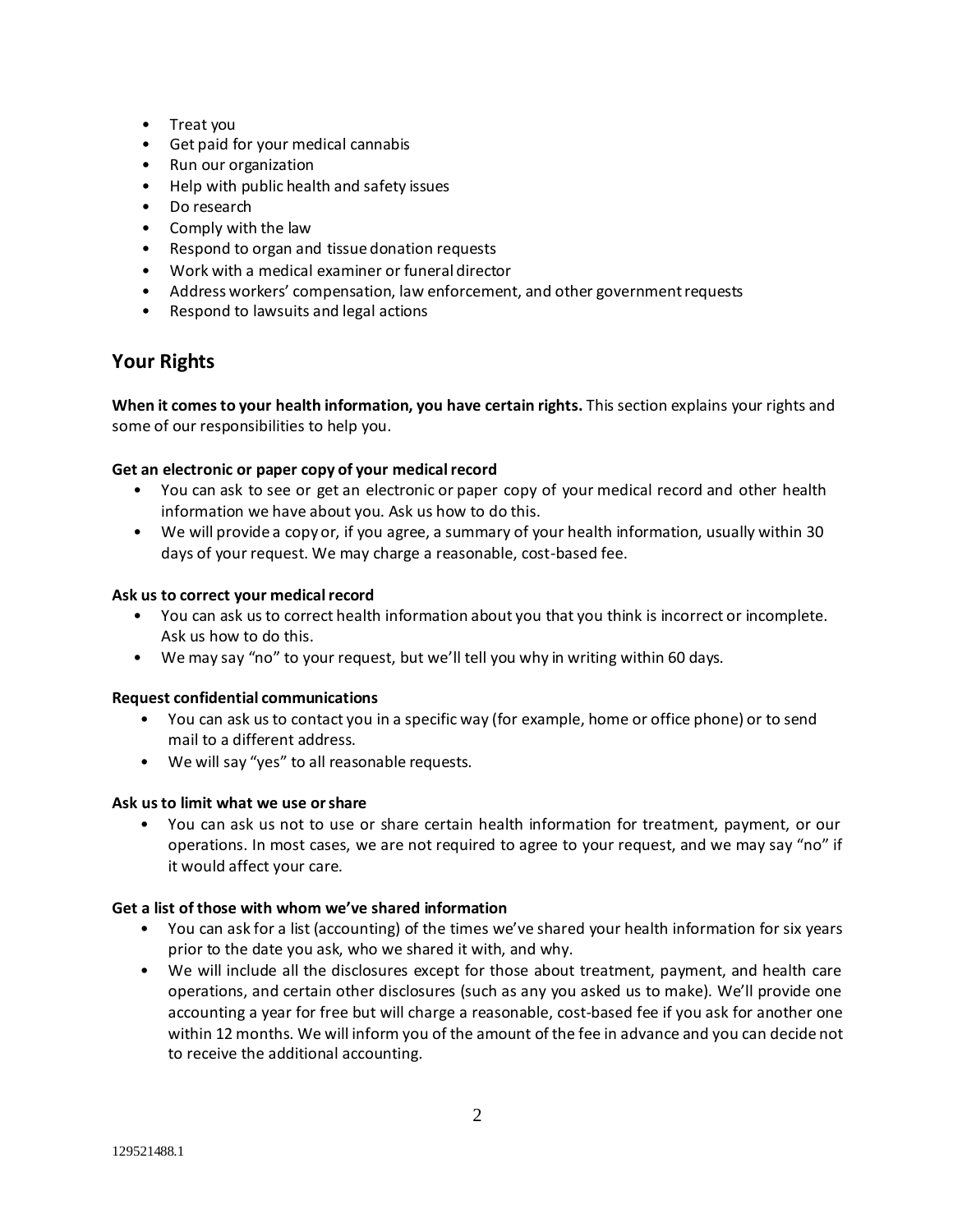### **Get a copy of this Notice**

You can ask for a paper copy of this Notice at any time, even if you have agreed to receive the Notice electronically. We will provide you with a paper copy promptly. This Notice of Privacy Practices for Protected Health Information is also available at [https://customercare.beyond-hello.com/hc/en](https://customercare.beyond-hello.com/hc/en-us/articles/4680850493965-Notice-of-Privacy-Practices)[us/articles/4680850493965-Notice-of-Privacy-Practices.](https://customercare.beyond-hello.com/hc/en-us/articles/4680850493965-Notice-of-Privacy-Practices)

### **Choose someone to act for you**

- If you have given someonemedical power of attorney or if someone is your legal guardian, that person can exercise your rights and make choices about your health information.
- We will make sure the person has this authority and can act for you before we take any action.

### **File a complaint if you feel your rights are violated**

- You can complain if you feel we have violated your rights by contacting us using the information on page 1.
- You can file a complaint with the U.S. Department of Health and Human Services Office for Civil Rights by sending a letter to 200 Independence Avenue, S.W., Washington, D.C. 20201, calling 1- 877-696-6775, or visiting **[www.hhs.gov/ocr/privacy/hipaa/complaints/.](http://www.hhs.gov/ocr/privacy/hipaa/complaints/)**
- We will not retaliate against you for filing a complaint.

### **Get notification if there is a breach of your health information**

- You have the right to be notified if there is a Breach of your unsecured PHI as those terms are defined under HIPAA.
- We will notify you in writing as quickly as possible and no later than 60 days following our discovery of a Breach

# **Your Choices**

**For certain health information, you can tell us your choices about what we share.** If you have a clear preference for how we share your information in the situations described below, talk to us. Tell us what you want us to do, and we will follow your instructions.

In these cases, you have both the right and choice to tell us to:

- Share information with your family, close friends, or others involved in your care
- Share information in a disaster relief situation

*If you are not able to tell us your preference, for example if you are unconscious, we may go ahead*  and share your information if we believe it is in your best interest. We may also share your information *when needed to lessen a serious and imminent threat to health or safety.*

In these cases, we never share your information unless you give us written permission:

- Marketing purposes
- Sale of your information

# **Our Uses and Disclosures**

### **How do we typically use orshare your health information?**

We typically use or share your health information in the following ways.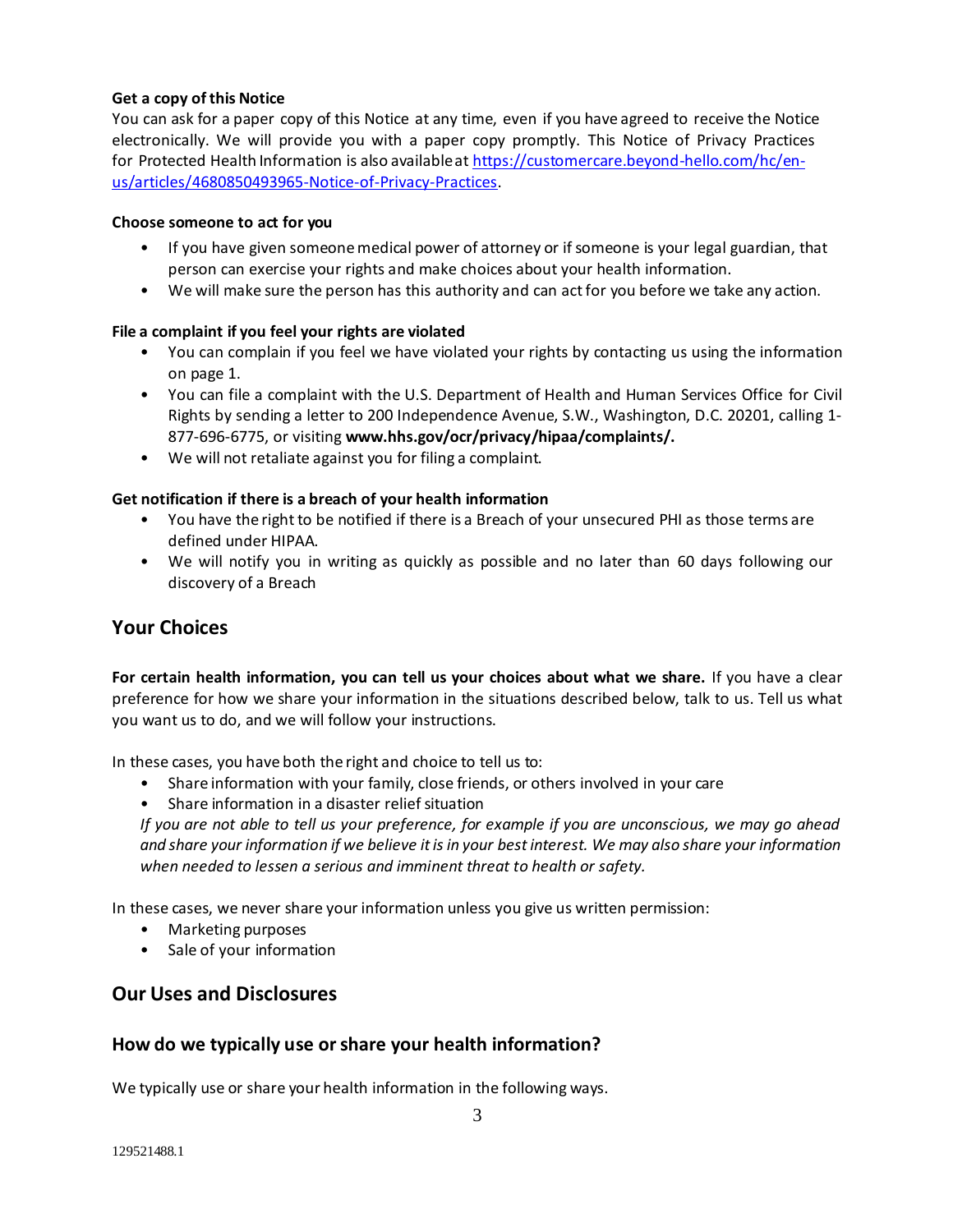### **Treat you**

We can use your health information and share it with other professionals who are treating you, as allowed by law.

*Example: A doctor treating you asks us for information related to your care.*

### **Get paid for your medical cannabis**

We can use your health information to get paid for your medical cannabis or to check that the correct amount was charged for your medical cannabis.

*Example: We may share payment information with your designated caregiver.*

### **Run our organization**

We can use and share your health information to run our business, improve your care, and contact you when necessary.

*Example: We use health information about you to manage your treatment and services and improve the quality of care. We also share health information with your treating providers for these purposes.*

### **How else can we use or share your health information?**

We are allowed or required to share your information in other ways – usually in ways that contribute to the public good, such as public health and research. We have to meet many conditions in the law before we can share your information for these purposes. For more information see: [www.hhs.gov/ocr/privacy/hipaa/understanding/consumers/index.html.](http://www.hhs.gov/ocr/privacy/hipaa/understanding/consumers/index.html)

### **Help with public health and safety issues**

We can share health information about you for certain situations such as:

- Preventing disease
- Helping with product recalls
- Reporting adverse reactions to medicine
- Reporting suspected abuse, neglect, or domestic violence
- Preventing or reducing a serious threat to anyone's health or safety

### **Comply with the law**

We will share information about you if state or federal laws require it, including with the State Department of Public Health, State Department of Business Regulations, and U.S. Department of Health and Human Services if it wants to see that we're complying with applicable law.

### **Respond to organ and tissue donation requests**

We can share health information about you with organ procurement organizations.

### **Work with a medical examiner or funeral director**

We can share health information with a coroner, medical examiner, or funeral director when an individual dies.

### **Address workers' compensation, law enforcement, and other government requests**

We can use or share health information about you: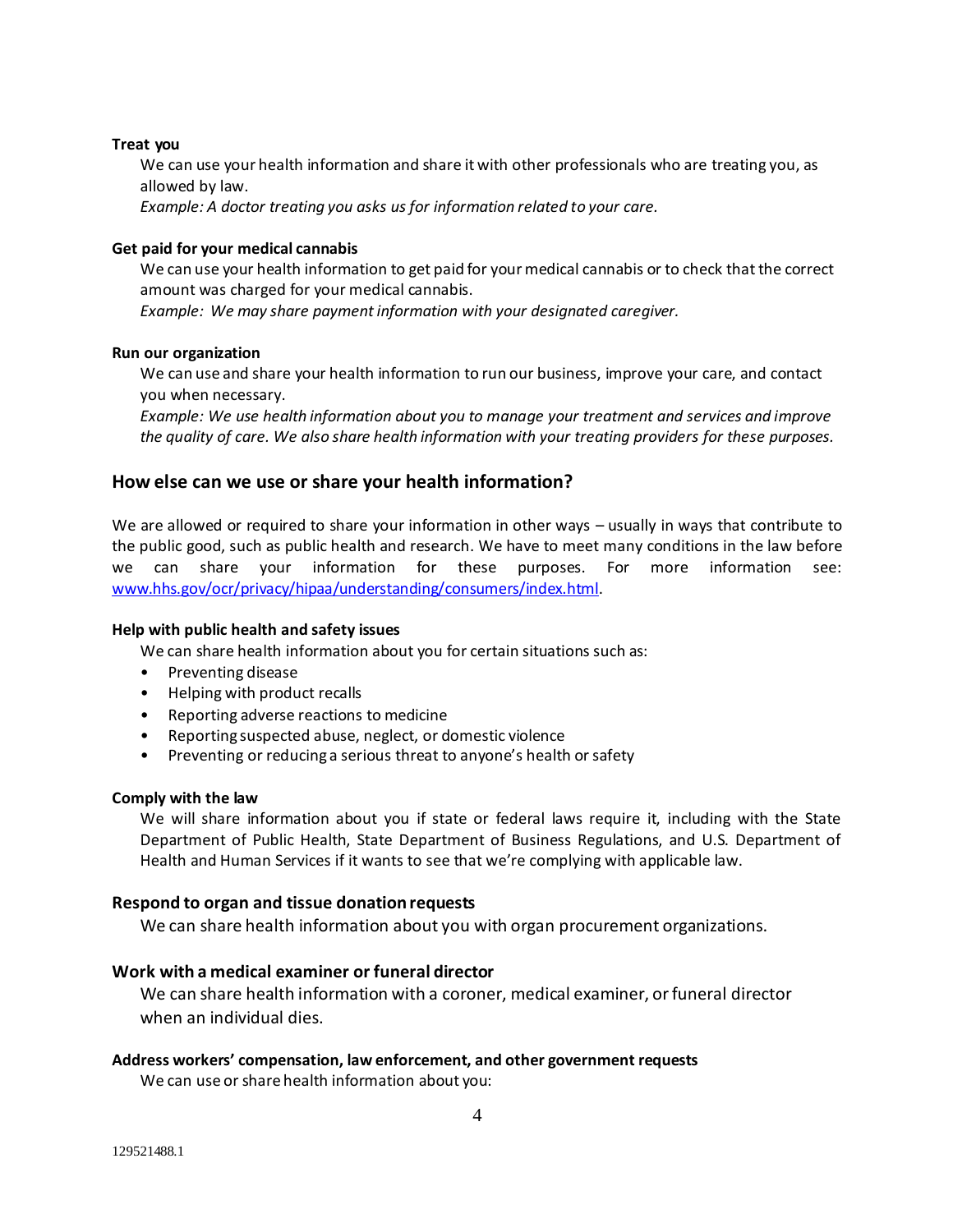- For workers' compensation claims
- For law enforcement purposes or with a law enforcementofficial
- With health oversight agencies for activities authorized by law
- For special government functions such as military, nationalsecurity, and presidential protective services

### **Respond to lawsuits and legal actions**

We can share health information about you in response to a court or administrative order, or in response to a subpoena if certain conditions are met to provide you with notice or to obtain an order protecting the information.

### **Our Responsibilities**

- We are required by law to maintain the privacy and security of your PHI.
- We will let you know promptly if a breach occurs that may have compromised the privacy or security of your information.
- We must follow the duties and privacy practices described in this Notice and give you a copy of it.
- We will not use or share your information other than as described herein unless you tell us we can in writing. If you tell us we can, you may change your mind at any time. Let us know in writing if you change your mind.
	- $\circ$  We never market or sell personal information without your written permission.
	- $\circ$  We will not share any of the following types of information without your written permission, except in extremely limited situations such as by court order:
		- substance abuse treatment records
		- certain psychotherapy notes
		- HIV testing or test results
		- genetic information

Youmay revokeprior authorizations you have given us, provided therequest is in writing; however, previously released information is not covered by this request.

For more information see: [www.hhs.gov/ocr/privacy/hipaa/understanding/consumers/noticepp.html](http://www.hhs.gov/ocr/privacy/hipaa/understanding/consumers/noticepp.html)**.**

# **Changes to the Terms of this Notice**

We can change the terms of this Notice, and the changes will apply to all information we have about you. The new notice will be available upon request, in our office, and on our web site.

# **For Further Information**

To exercise your rights, for questions, or further assistance regarding this Notice, you may contact the HIPAA Privacy Officer by email [privacy@jushico.com,](mailto:privacy@jushico.com) by telephone at (561.281.2628), or by writing to the HIPAA Privacy Officer at HIPAA Privacy Officer, Jushi, Inc., 301 Yamato Road, Suite 3250, Boca Raton, Florida 33431.